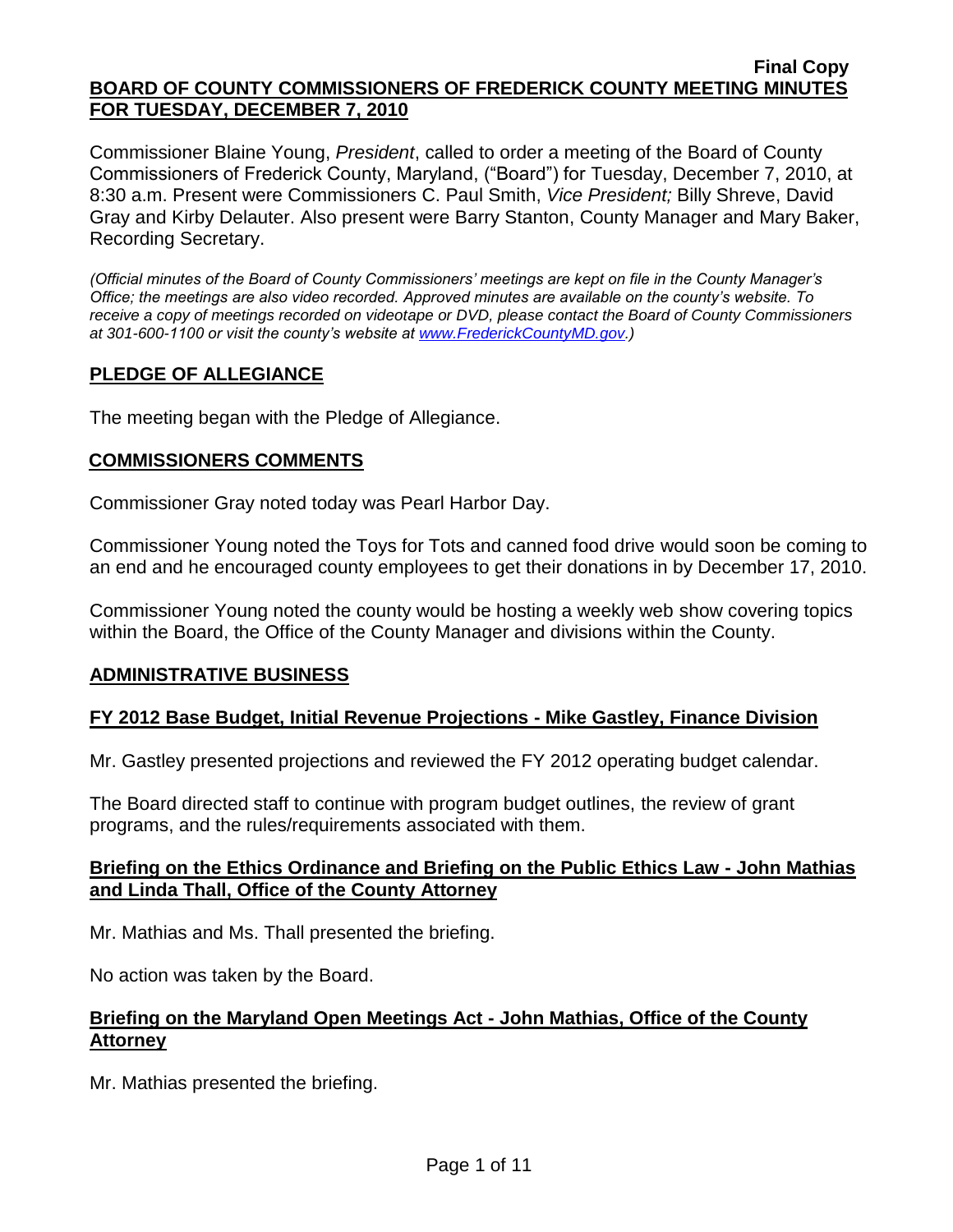#### **Final Copy BOARD OF COUNTY COMMISSIONERS OF FREDERICK COUNTY MEETING MINUTES FOR TUESDAY, DECEMBER 7, 2010**

No action was taken by the Board.

## **Briefing on the Maryland Public Information Act - John Mathias, Office of the County Attorney**

Mr. Mathias presented the briefing.

The Board requested staff to explore fees associated with charging for copies of information when requested by the public.

No action was taken by the Board.

## **COMMISSIONERS COMMENTS**

Commissioner Young noted there would not be a Board meeting Thursday, December 9, 2010, as they would be attending the strategic planning meeting that would be facilitated by Paul Frye and Karen Justice.

Commissioner Young noted if any of the commissioners wanted to request an item be placed on the agenda, please let him or staff know.

Commissioner Young reminded the Board to review the consent agenda items ahead of time in order to free staff from attending the consent agenda portion of the meetings, unless there was a question on a particular item.

Commissioner Young reiterated the Toys for Tots campaign and canned food drive was coming to an end; toys and canned goods are desperately needed. He also noted one of the county employees volunteered to be Santa Clause for a day.

#### **PUBLIC COMMENTS (3 MINUTE PRESENTATION)**

- **Bill Ashton**
- **Fred Ugast**

## **QUESTIONS – PRESS**

- **Sherry Greenfield, Frederick County Gazette**
- Meg Tully, The Frederick News-Post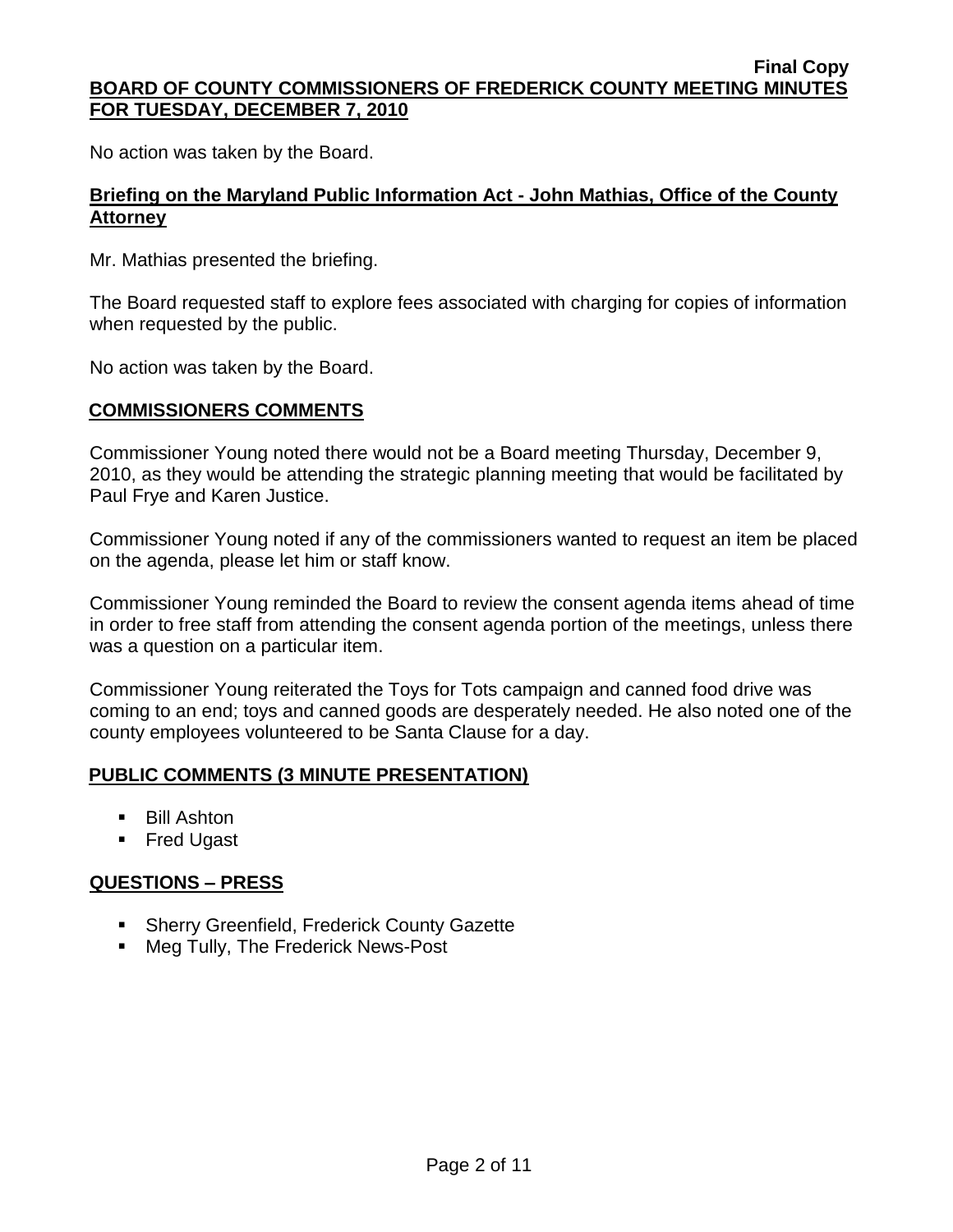#### **Final Copy BOARD OF COUNTY COMMISSIONERS OF FREDERICK COUNTY MEETING MINUTES FOR TUESDAY, DECEMBER 7, 2010**

## **CLOSED SESSION**

Commissioner Smith moved to proceed into closed session in accordance with Maryland Annotated Code State Government Article § 10-508(a)(1) To discuss: (i) The appointment, employment, assignment, promotion, discipline, demotion, compensation, removal, resignation, or performance evaluation of appointees, employees, or officials over whom it has jurisdiction; or (ii) Any other personnel matter that affects one or more specific individuals. Commissioner Delauter seconded the motion that passed 5-0.

## **ADJOURN**

The meeting adjourned at 12:05 p.m.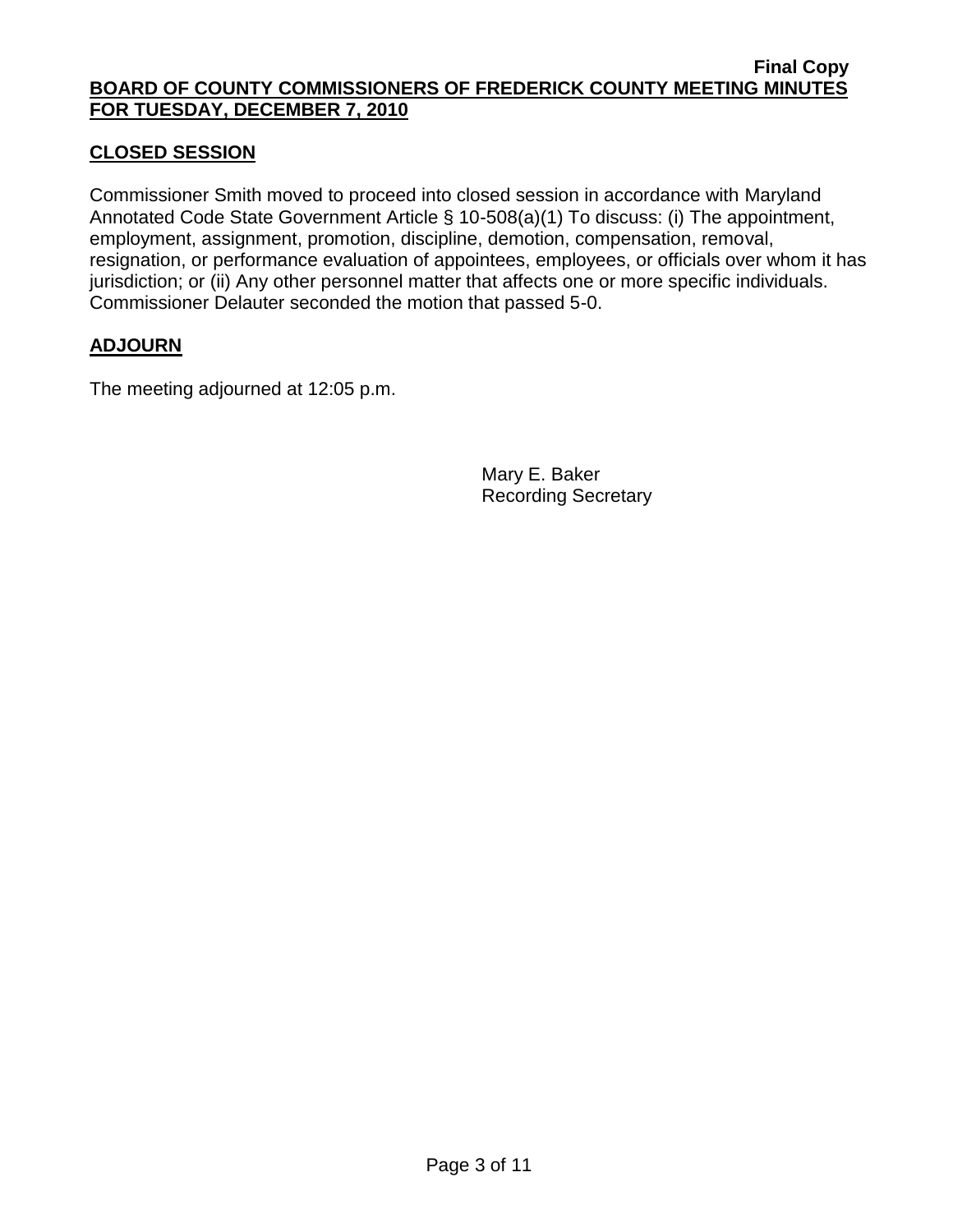## **STATUTORY AUTHORITY TO CLOSE SESSION**

#### **State Government Article §10-508(a):**

(1) To discuss: (i) The appointment, employment, assignment, promotion, discipline, demotion, compensation, removal, resignation, or performance evaluation of appointees, employees, or officials over whom it has jurisdiction; or (ii) Any other personnel matter that affects one or more specific individuals.

#### **Motion:**

In open session Commissioner Smith moved to proceed into closed session in accordance with Maryland Annotated Code State Government Article § 10-508(a)(1) To discuss: (i) The appointment, employment, assignment, promotion, discipline, demotion, compensation, removal, resignation, or performance evaluation of appointees, employees, or officials over whom it has jurisdiction; or (ii) Any other personnel matter that affects one or more specific individuals. Commissioner Delauter seconded the motion that passed 5-0.

#### **Time and Location:**

12:05 p.m. – Third Floor Meeting Room, Winchester Hall

#### **Topic to be Discussed:**

To discuss the filling of a vacant county position.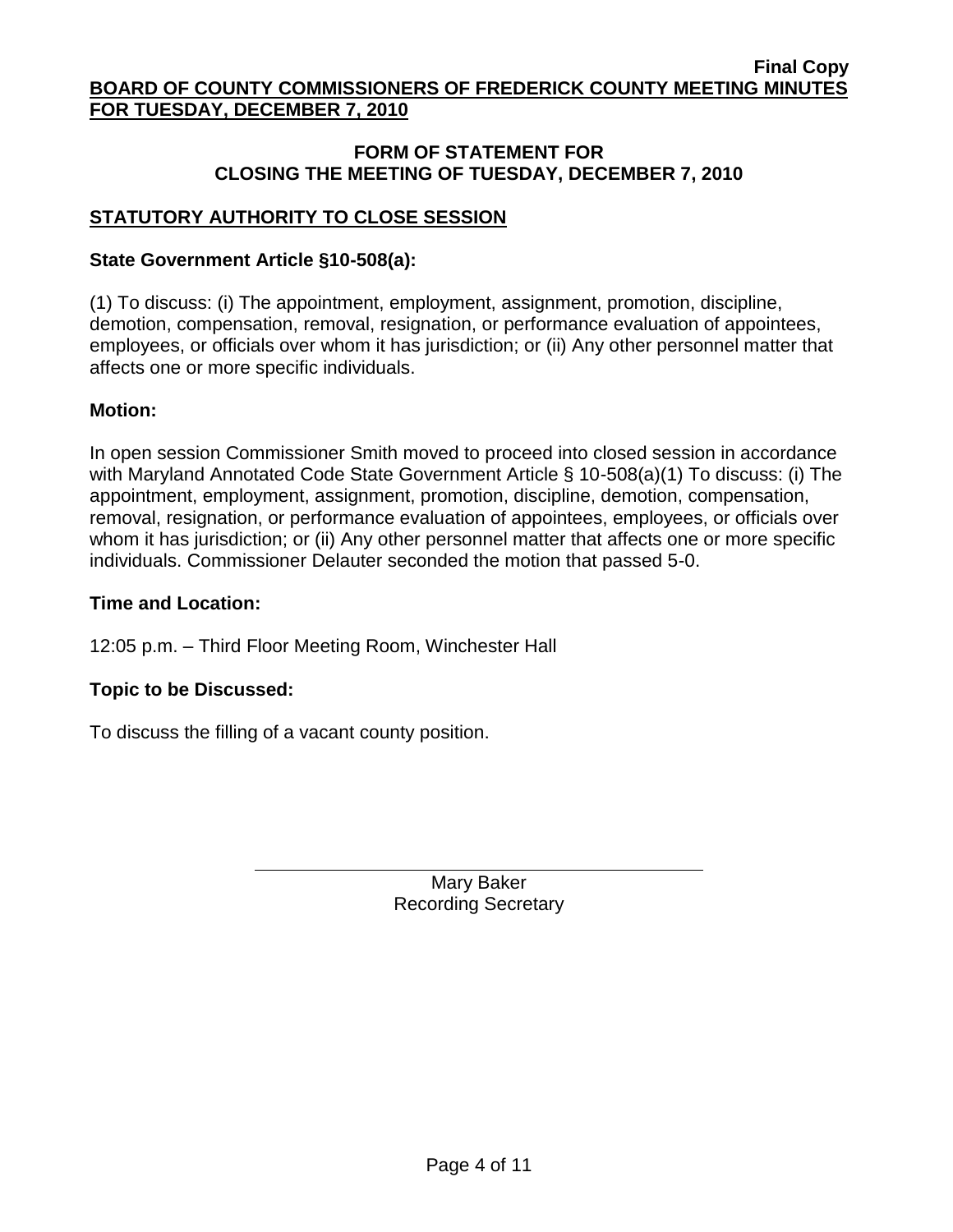## **STATUTORY AUTHORITY TO CLOSE SESSION**

#### **State Government Article §10-508(a):**

(1) To discuss: (i) The appointment, employment, assignment, promotion, discipline, demotion, compensation, removal, resignation, or performance evaluation of appointees, employees, or officials over whom it has jurisdiction; or (ii) Any other personnel matter that affects one or more specific individuals.

#### **Motion:**

In open session Commissioner Smith moved to proceed into closed session in accordance with Maryland Annotated Code State Government Article § 10-508(a)(1) To discuss: (i) The appointment, employment, assignment, promotion, discipline, demotion, compensation, removal, resignation, or performance evaluation of appointees, employees, or officials over whom it has jurisdiction; or (ii) Any other personnel matter that affects one or more specific individuals. Commissioner Delauter seconded the motion that passed 5-0.

#### **Time and Location:**

12:05 p.m. – Third Floor Meeting Room, Winchester Hall

#### **Topic to be Discussed:**

To discuss the planned retirement of a county employee and the options for replacing this county employee.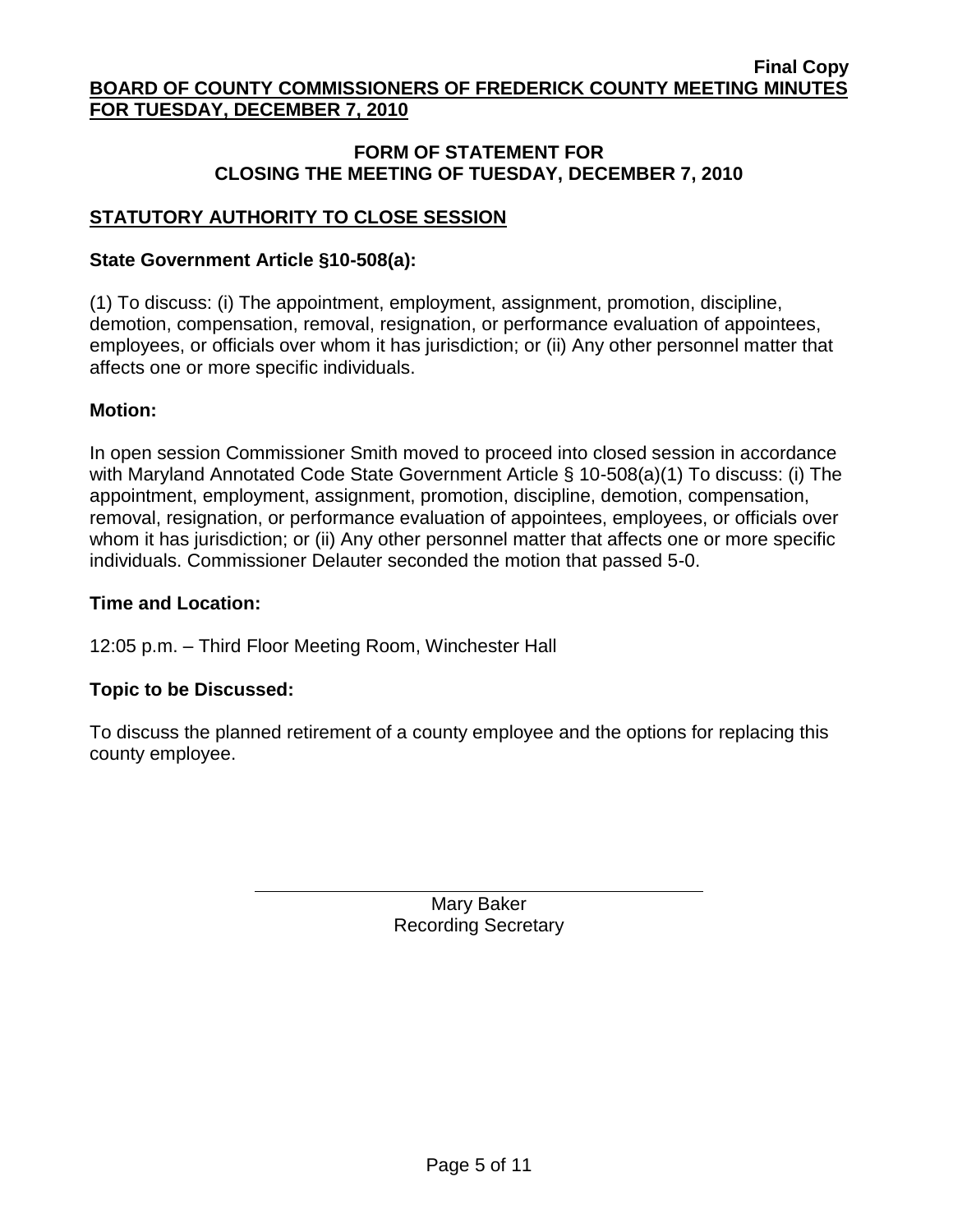## **STATUTORY AUTHORITY TO CLOSE SESSION**

#### **State Government Article §10-508(a):**

(1) To discuss: (i) The appointment, employment, assignment, promotion, discipline, demotion, compensation, removal, resignation, or performance evaluation of appointees, employees, or officials over whom it has jurisdiction; or (ii) Any other personnel matter that affects one or more specific individuals.

## **Motion:**

In open session Commissioner Smith moved to proceed into closed session in accordance with Maryland Annotated Code State Government Article § 10-508(a)(1) To discuss: (i) The appointment, employment, assignment, promotion, discipline, demotion, compensation, removal, resignation, or performance evaluation of appointees, employees, or officials over whom it has jurisdiction; or (ii) Any other personnel matter that affects one or more specific individuals. Commissioner Delauter seconded the motion that passed 5-0.

#### **Time and Location:**

12:05 p.m. – Third Floor Meeting Room, Winchester Hall

## **Topic to be Discussed:**

To consider compensation issues for an individual county employee.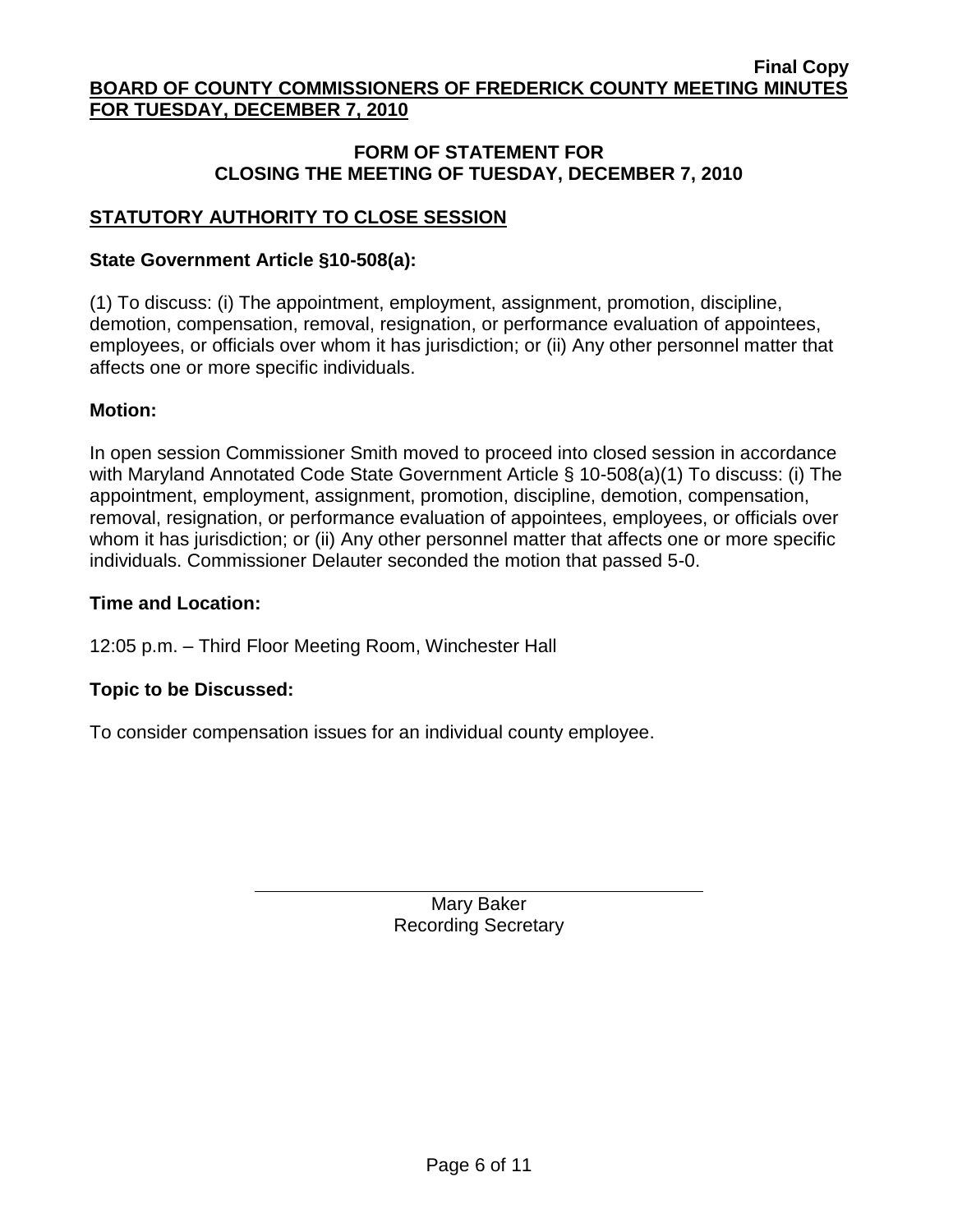## **STATUTORY AUTHORITY TO CLOSE SESSION**

#### **State Government Article §10-508(a):**

(1) To discuss: (i) The appointment, employment, assignment, promotion, discipline, demotion, compensation, removal, resignation, or performance evaluation of appointees, employees, or officials over whom it has jurisdiction; or (ii) Any other personnel matter that affects one or more specific individuals.

## **Motion:**

In open session Commissioner Smith moved to proceed into closed session in accordance with Maryland Annotated Code State Government Article § 10-508(a)(1) To discuss: (i) The appointment, employment, assignment, promotion, discipline, demotion, compensation, removal, resignation, or performance evaluation of appointees, employees, or officials over whom it has jurisdiction; or (ii) Any other personnel matter that affects one or more specific individuals. Commissioner Delauter seconded the motion that passed 5-0.

#### **Time and Location:**

12:05 p.m. – Third Floor Meeting Room, Winchester Hall

## **Topic to be Discussed:**

To consider the employment of various employees over whom the Board has jurisdiction.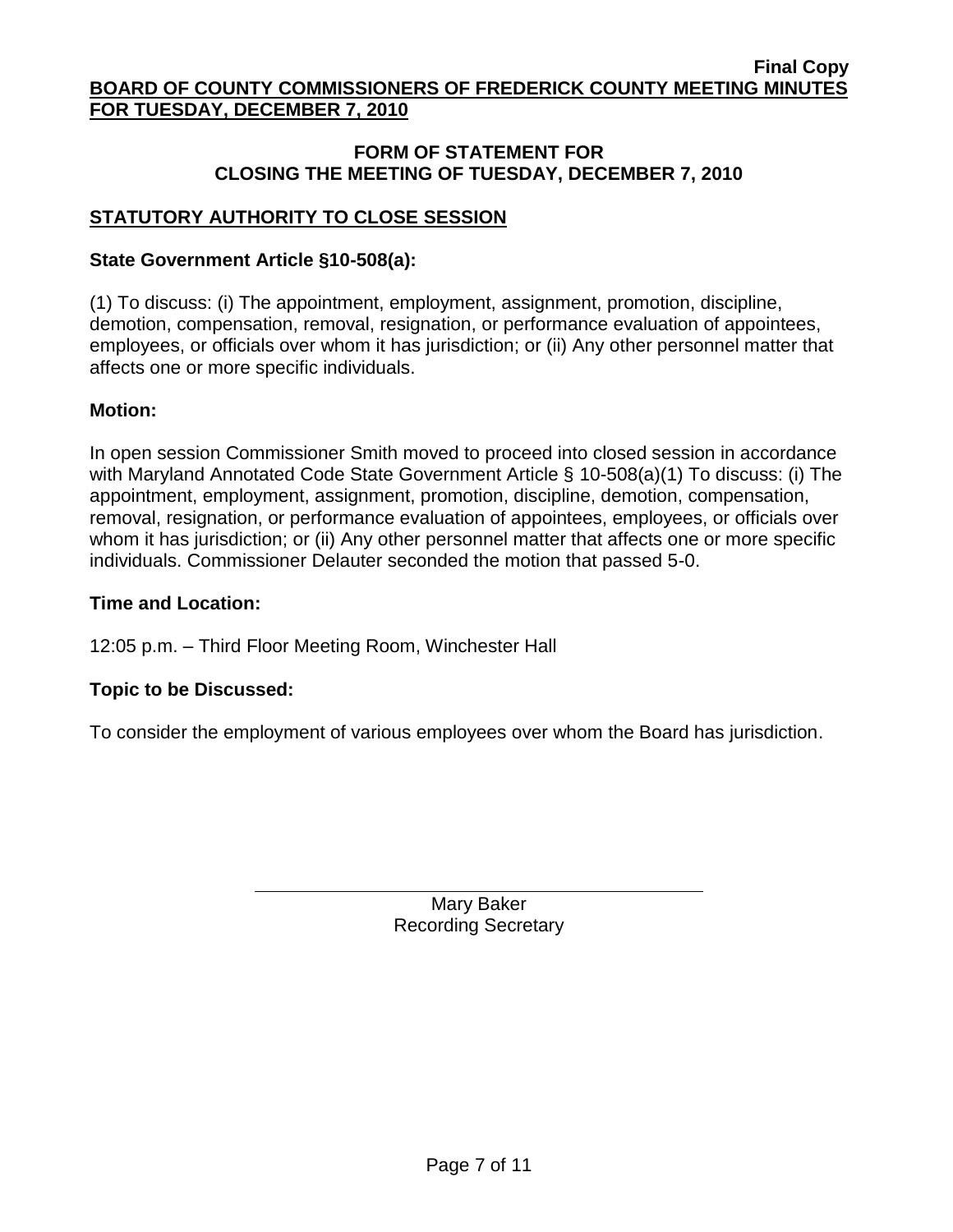## **STATUTORY AUTHORITY TO CLOSE SESSION**

#### **State Government Article §10-508(a):**

(1) To discuss: (i) The appointment, employment, assignment, promotion, discipline, demotion, compensation, removal, resignation, or performance evaluation of appointees, employees, or officials over whom it has jurisdiction; or (ii) Any other personnel matter that affects one or more specific individuals.

#### **Motion:**

Commissioner Smith moved to proceed into closed session in accordance with Maryland Annotated Code State Government Article § 10-508(a)(1) To discuss: (i) The appointment, employment, assignment, promotion, discipline, demotion, compensation, removal, resignation, or performance evaluation of appointees, employees, or officials over whom it has jurisdiction; or (ii) Any other personnel matter that affects one or more specific individuals. Commissioner Delauter seconded the motion that passed 5-0.

#### **Time and Location:**

12:05 p.m. – Third Floor Meeting Room, Winchester Hall

#### **Others in attendance:**

B. Stanton, J. Mathias, M. Hose, J. Kroll and M. Baker

#### **Topic Discussed:**

To discuss the filling of a vacant county position.

#### **Action Taken:**

The Board provided direction to staff.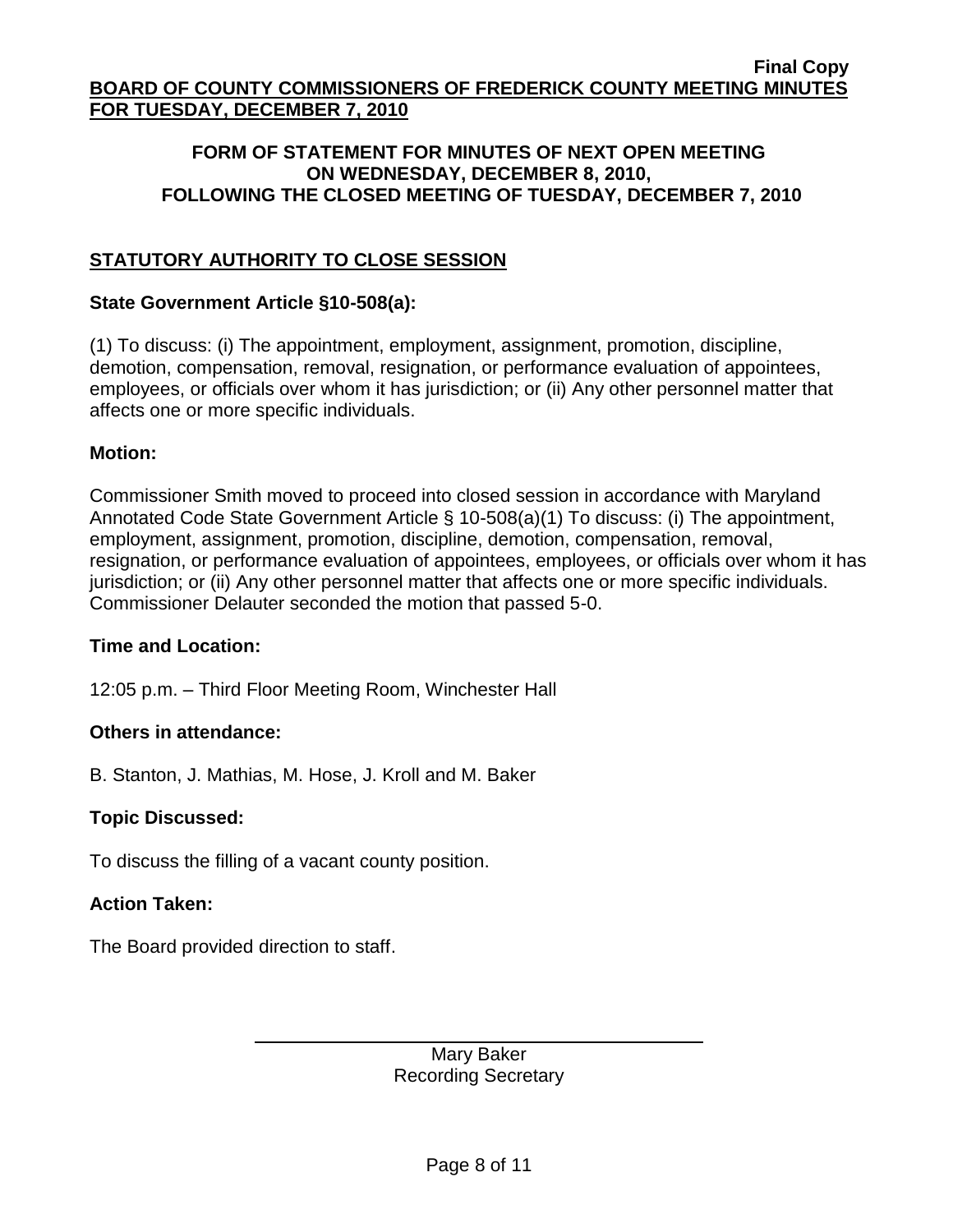## **STATUTORY AUTHORITY TO CLOSE SESSION**

(1) To discuss: (i) The appointment, employment, assignment, promotion, discipline, demotion, compensation, removal, resignation, or performance evaluation of appointees, employees, or officials over whom it has jurisdiction; or (ii) Any other personnel matter that affects one or more specific individuals.

#### **Motion:**

Commissioner Smith moved to proceed into closed session in accordance with Maryland Annotated Code State Government Article § 10-508(a)(1) To discuss: (i) The appointment, employment, assignment, promotion, discipline, demotion, compensation, removal, resignation, or performance evaluation of appointees, employees, or officials over whom it has jurisdiction; or (ii) Any other personnel matter that affects one or more specific individuals. Commissioner Delauter seconded the motion that passed 5-0.

#### **Time and Location:**

12:05 p.m. – Third Floor Meeting Room, Winchester Hall

#### **Others in attendance:**

B. Stanton, J. Mathias, M. Hose, J. Kroll and M. Baker

#### **Topic Discussed:**

To discuss the planned retirement of a county employee and the options for replacing this county employee.

#### **Action Taken:**

The Board provided direction to staff.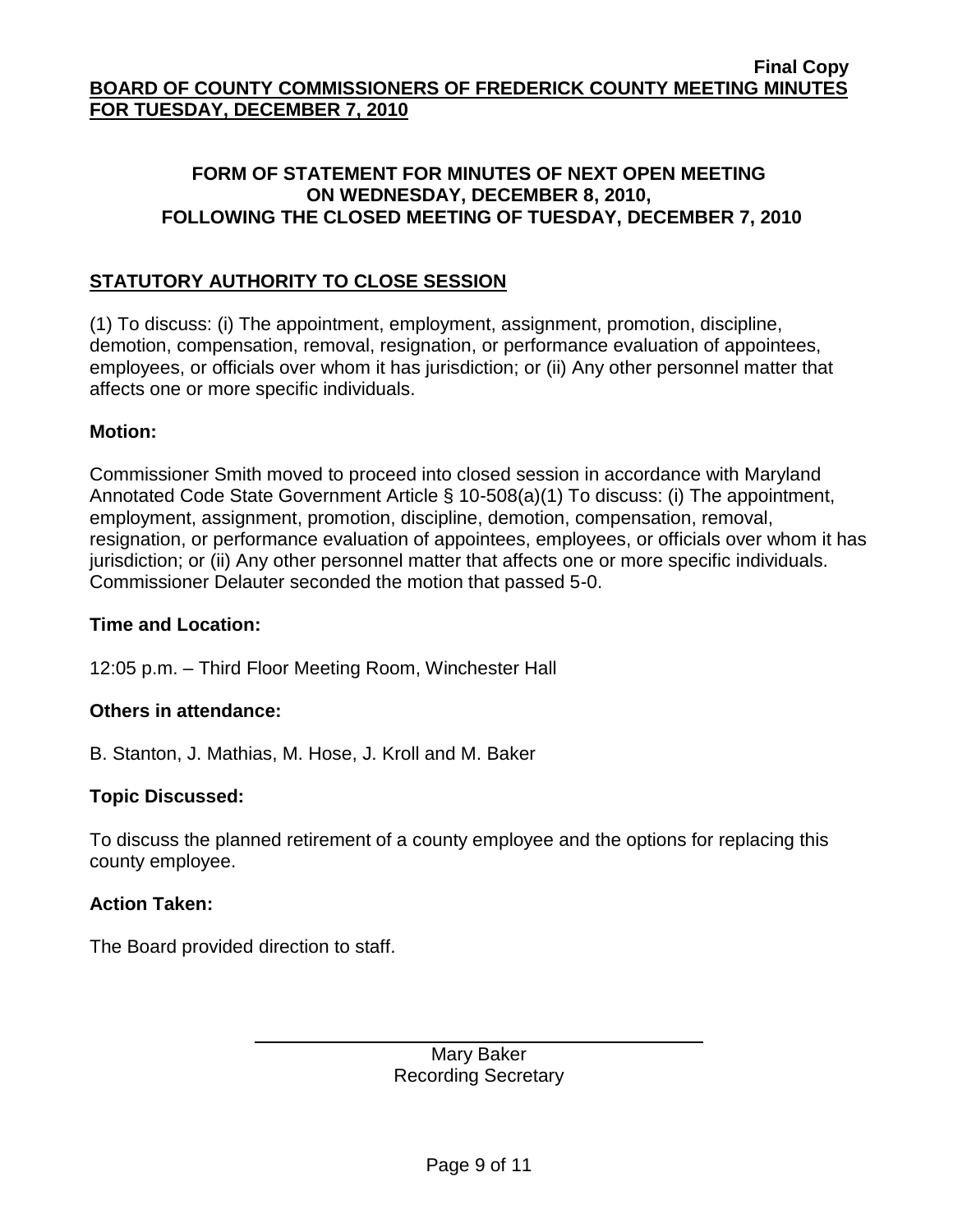## **STATUTORY AUTHORITY TO CLOSE SESSION**

(1) To discuss: (i) The appointment, employment, assignment, promotion, discipline, demotion, compensation, removal, resignation, or performance evaluation of appointees, employees, or officials over whom it has jurisdiction; or (ii) Any other personnel matter that affects one or more specific individuals.

#### **Motion:**

Commissioner Smith moved to proceed into closed session in accordance with Maryland Annotated Code State Government Article § 10-508(a)(1) To discuss: (i) The appointment, employment, assignment, promotion, discipline, demotion, compensation, removal, resignation, or performance evaluation of appointees, employees, or officials over whom it has jurisdiction; or (ii) Any other personnel matter that affects one or more specific individuals. Commissioner Delauter seconded the motion that passed 5-0.

#### **Time and Location:**

12:05 p.m. – Third Floor Meeting Room, Winchester Hall

#### **Others in attendance:**

B. Stanton, J. Mathias, M. Hose, J. Kroll and M. Baker

#### **Topic Discussed:**

To consider compensation issues for an individual county employee.

#### **Action Taken:**

The Board provided direction to staff.